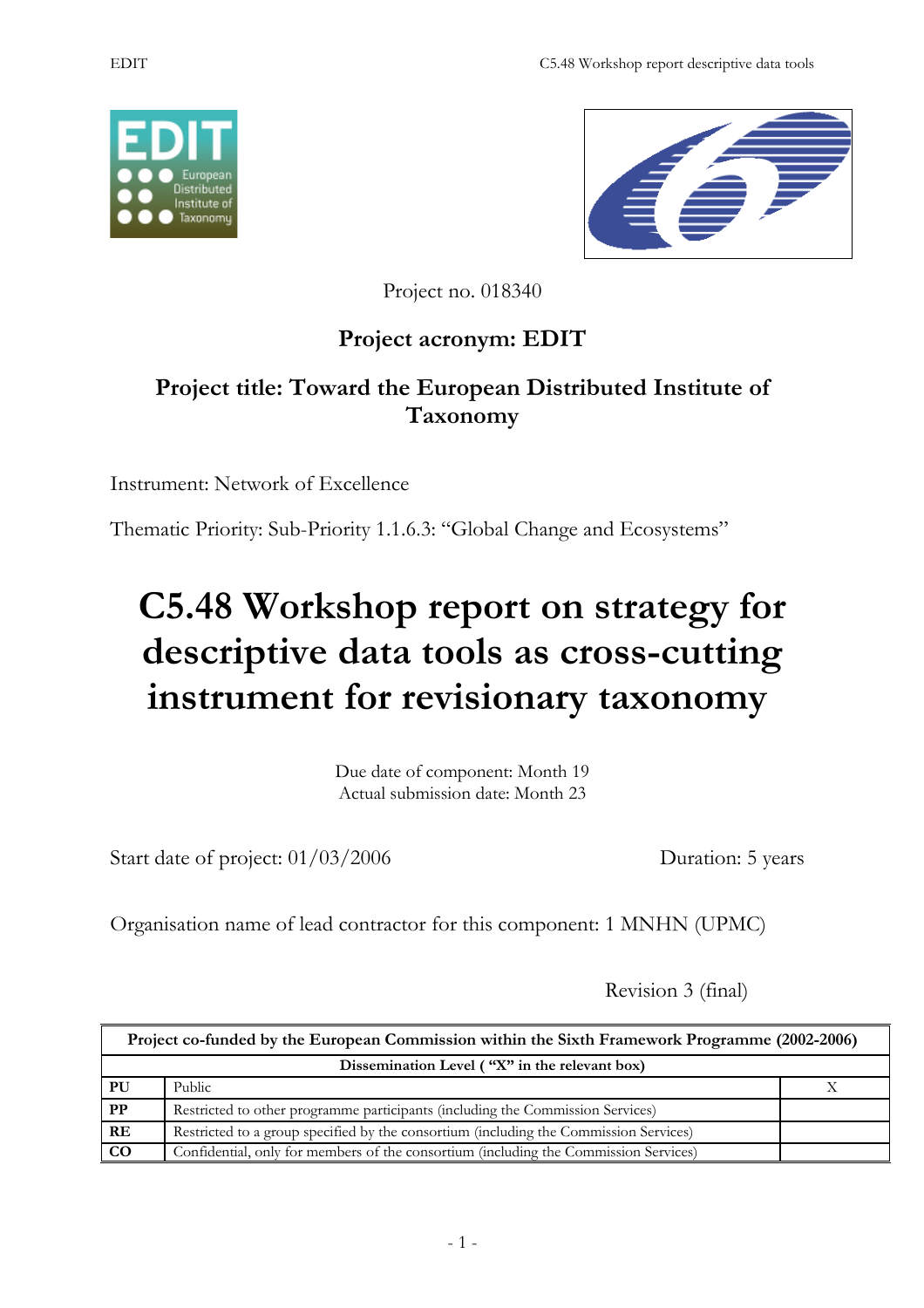## **Workshop "Strategy for descriptive data tools as cross-cutting instrument for revisionary taxonomy", February 7, 2008 at the ETI Amsterdam**

**Participants:** Xavier Aubriot, Marc Brugman, Marküs Döring, Marina Ferrer, Gijswijt Gideon, Mircea Giurgiu, Gregor Hagedorn, Matus Kudela, Elise Kuntzelmann, Ôna Maiocco, Stefano Martellos, Aurélien Miralles, Pier Luigi Nimis, Jozef Plachy, Tina Randlane, Andres Saag, Peter Schalk, Andre Schuiteman, Tomi Trilar, Huub Veldhuijzen, Régine Vignes, Ed de Vogel, Gisela Weber.

# **Minutes**

The meeting was divided into two sessions:

- Presentation of several taxonomic software tools;
- General discussion about descriptive tools and future tasks and action

## **Session 1: Overview of different taxonomic tools**

This session focused on functionalities, advantages, and drawbacks of 6 taxonomic tools:

1. FRIDA – Pier Luigi Nimis:

The Frida tool was developed in the KeyToNature context. K2N is a European project started in October 2007. 14 partners from 11 EU states and 7 data providers are involved in this program.

Frida focuses on education and adapts to different types of users (from primary school to university). The main characteristics of the software are:

- A dichotomous and multi-access key interface with 2 levels of characters available (easy to observe and typical).

- Potential access on different media supports (Internet, CD or DVD-Rom, paper-printed, smart phones).

- Access to unlimited use of images, thousands of hypertextual documents, descriptions, information on taxonomy, ecology, protection status, common names*.*

### 2. DiversityDescription – Gregor Hagedorn:

DiversityDescription is a fully multilingual analysis and management tool. It includes a multi-item editor. It supports movies, sounds and allows working collaboratively on the same database.

It is possible to include and to exclude characters dynamically in order to create dynamic views. The bases are exportable to Navikey (Java applet that runs on the web and doesn't support images). All Delta features are supported by DiversityDescription.

Some aspects may be improved like the identification interface that is useful for taxonomists but not appropriate for other users. The tool needs practice to make good use of all functionalities, thus more help documentation would be welcome. DiversityDescription can be used as a Delta-to-SDD converter but the SDD import is more complex.

## 3. Delta-Intkey – Matus Kudela:

Matus Kudela built knowledge databases on black flies using the Delta-Intkey tool.

The DELTA System is an integrated set of programs based on the DELTA format: Delta Editor, IntKey, Intimate (to build interactive keys), Confor (translation between the formats), Delfor, Dist (application to produce outputs for phenetical and phylogenetical analysis), Key. Other softwares also rely on the DELTA format, amongst which: Delia, DiversityDescription, Diana, Pandora.

Delta-Intkey allows user to express uncertainty and manages numeric characters. However, keys need to be reviewed manually and the conversion from the editor to the identification mode (Intkey) is more intuitive.